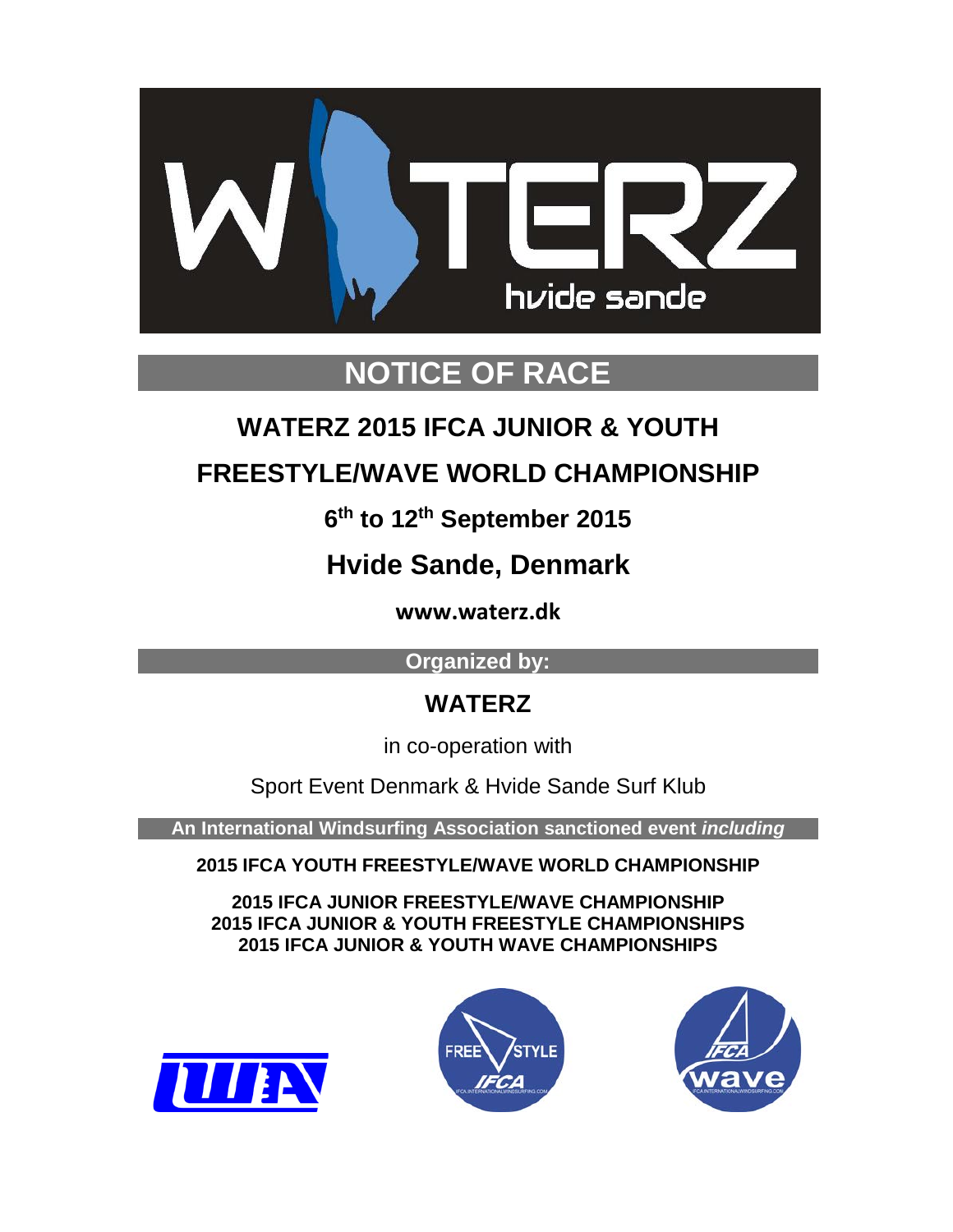## **1 RULES**

- **1.1** The event will be governed by the rules as defined in the Racing Rules of Sailing Windsurfing Competition Rules (WCR).
- **1.2** The International Funboard Class Association (IFCA) Championship Rules shall apply.
- **1.3** No national prescriptions will apply.
- **1.4** If there is a conflict between languages the English text will take precedence.
- **1.5** One World title will be awarded in the Youth division based upon the combined performance and result in freestyle and wave disciplines.

## **2 ADVERTISING**

- **2.1** Sailors may be required to display advertising chosen and supplied by the organising authority. ISAF Regulation 20 'Advertising Code' shall apply.
- **2.2** Event branding shall be worn at all times when afloat, and as requested by the organizers during media interviews and during the prize giving.

## **3 DIVISIONS**

## **3.1 Age Divisions**:

- 3.1.1 A Pro Kid under 13 shall be born in or after 2003.
- 3.1.2 A Pro Kid under 15 shall be born in or after 2001.
- 3.1.3 A Junior shall be under the age of 17 (born in or after 1999 and not later than 2003).
- 3.1.4 A Youth shall be under the age 20 (born in or after 1996 and not later than 2000).
- 3.2 A minimum of 5 competitors is required to constitute a division.
- 3.3 Gender divisions may be added depending upon the number of entries.

## **4 ELIGIBILITY AND ENTRY**

- **4.1** All entries shall meet the requirements of ISAF Regulation 19 Eligibility Code.
- **4.2** Competitors shall be members of a National Class Association which is a paid up member of the relevant international class association, or of the IWA. Membership formalities can be completed on site.
- **4.3** Eligible competitors may **enter [online](http://form.jotformpro.com/form/51722318084957)** credit/debit card or bank transfer payment required.

The following shall be presented upon registration:

- Evidence of valid third party insurance
- Proof of age
- **[Emergency Contact & Health Information Form](http://form.jotformpro.com/form/51722690384963)** if aged under 18 years

## **5 FEES**

- **5.1** The entry fee is: Youth-160 euro; Junior-130 euro; Pro Kid-110 euro.
- **5.2** The entry fee is inclusive of both disciplines.
- **5.3 Entries received before August 8th 2015 will receive a 30 euro discount.**
- **5.4** Entries accepted at registration shall be surcharged 20 euro
- **5.5** Entry fees paid at registration shall be paid in cash (euro).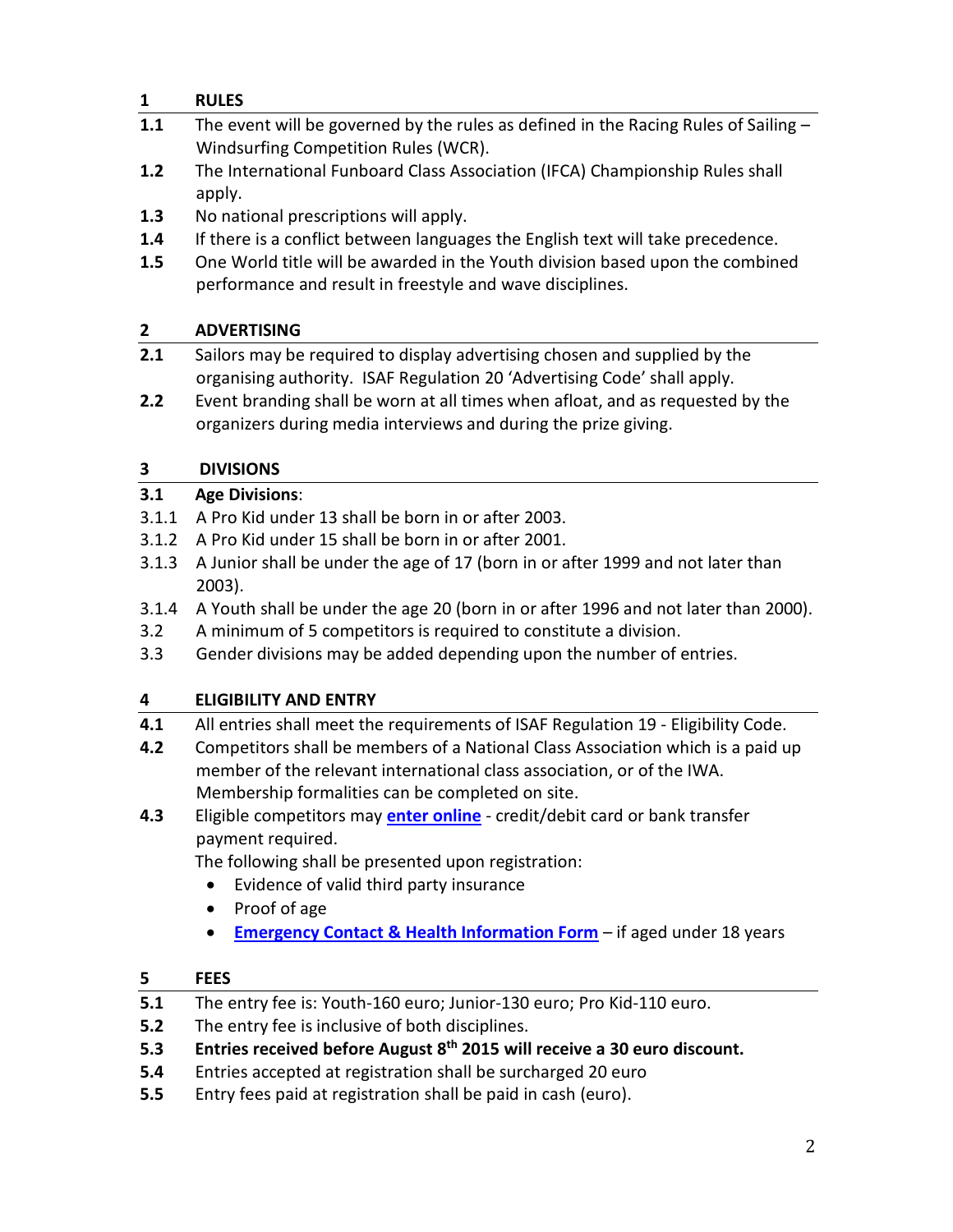#### **6 EVENT FORMAT**

- **6.1** The championship shall be a duel discipline, *freestyle and wave -expression,*  "open entry" event.
- **6.2** Youth men and women, junior & pro-kid boys and girls, may compete together.
- **6.3** Competitors may compete in maximum 3 eliminations per day per division.
- **6.4** One completed elimination, up to and including the final, is required to validate the each discipline in any division.

#### **7 SCHEDULE**

| 7.1 | Sunday 6 Sept     | 10.00-17.00 | Registration                        |
|-----|-------------------|-------------|-------------------------------------|
|     | Monday 7 Sept     | 10.00       | <b>Skippers Meeting</b>             |
|     |                   | 11.00       | First possible start of competition |
|     |                   | 19.00       | <b>Opening Ceremony</b>             |
|     | Tuesday 8 Sept to |             |                                     |
|     | Saturday 12 Sept  | 10.00       | Competition                         |
|     | Saturday 12 Sept  | 17.00       | Last possible warning signal        |
|     |                   | 19.00       | Prize giving                        |
|     |                   |             |                                     |

- **7.2** The first possible warning signal will be made each day at 10.00hrs, except on the first day of competition when the first possible warning signal will be at 11.00hrs.
- **7.3** A skippers meeting will be held each day one hour before the scheduled start of competition.

#### **8 EQUIPMENT & EQUIPMENT INSPECTION**

- **8.1** An Equipment Inspection Form, which will be available at registration, shall be returned to the Event Equipment Inspector by the close of registration.
- **8.2** Equipment inspections may be made at any time during the event.
- **8.3** Equipment may be stored on the event site in a secure area for competitors.

## **9 SAILING INSTRUCTIONS**

The sailing instructions (SI's) will be available upon registration. Any changes to the SI's shall be approved by the IWA Class Representative.

#### **10 COMPETITION AREA**

The competition area will be as prescribed in the sailing instructions or as described at the Skippers Meeting.

#### **11 PROTEST COMMITTEE**

A Protest Committee will be appointed in accordance with WCR 91(a).

## **12 SCORING**

Scoring will be according to the WCR Appendix A, and using IFCA Championship Rule # 6.1. The overall ranking in both Youth and Junior divisions shall be the combined position/points of each competitor in both disciplines.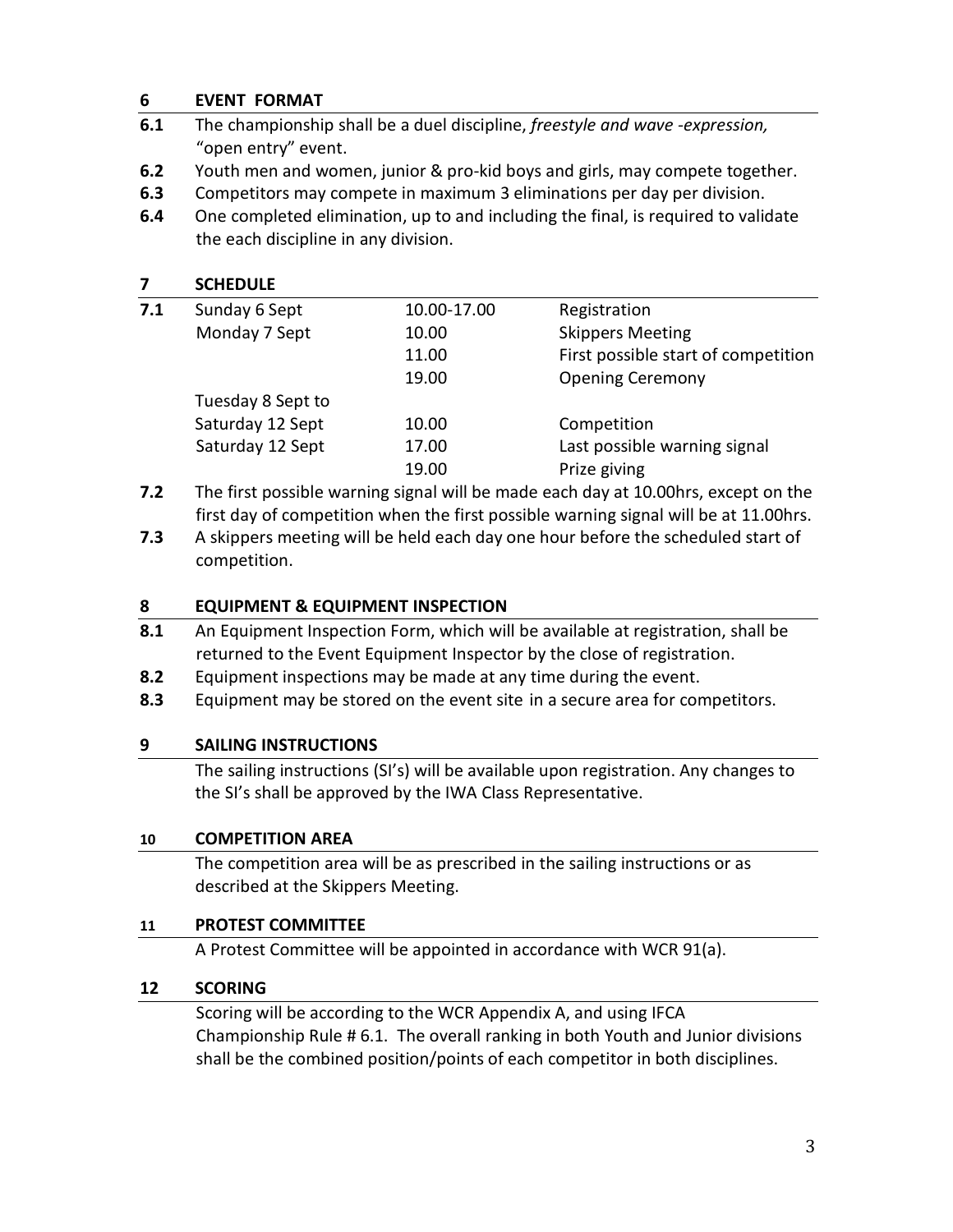#### **13 SAFETY**

If personal buoyancy is prescribed every competitor and support boat crew member shall wear a personal flotation device that shall confirm to the minimum standard ISO 12402-5 (Level 50)

#### **14 PRIZES**

- **14.1** Prizes may be awarded to the first 3 competitors of each constituted division.
- **14.2** The first Youth competitor in the combined freestyle/wave youth ranking will be declared – "**2015 IFCA Youth Freestyle/Wave World Champion."**
- **14.3** The first Junior competitor in the combined freestyle/wave junior ranking will be declared - "**2015 IFCA Junior Freestyle/Wave Champion**".
- **14.4** The first Junior and first Youth competitor in the Freestyle discipline will be declared - "**2015 IFCA (Junior or Youth) Freestyle Champion**".
- **14.5** The first Junior and first Youth competitor in the Wave discipline will be declared - "**2015 IFCA (Junior or Youth) Wave Champion**".

#### **15 OFFICIAL CEREMONIES**

Competitors are requested to attend the event's social functions; however, the organising authority may refuse entry to those whose standard of attire is not commensurate with the occasion. **Prize winners may forfeit prizes for non attendance at the prize giving ceremony.**

#### **16 DISCLAIMER OF LIABILITY**

Competitors participate in the event entirely at their own risk; see WCR 4 - Decision to Race. The organising authority or any of their officials or representatives or the sponsors or their officials or representatives will not accept any liability for material damage or personal injury or death sustained in conjunction with or prior to, during or after the event.

#### **17 INSURANCE**

Each participating competitor shall be insured with valid third party liability insurance with a minimum cover of 1,000,000 euro per event or the equivalent.

#### **18 RIGHT TO USE NAME AND LIKENESS**

In registering for the event, competitors automatically grant to the Organising Authority the right in perpetuity to make, use and show from time to time at their discretion, any motion pictures, still pictures and live, taped or filmed television and other reproduction of them, taken during the period of the event, for the said Event as defined in the Notice of Race and Sailing Instructions in which he/she participates without compensation.

#### **19 FURTHER INFORMATION**

Registration will be in the event office at the beach, adjacent to the event area. For further information please contact: Katrine K. Frandsen

Tel : **+45 29 61 78 95** Email : **info@waterz.dk**